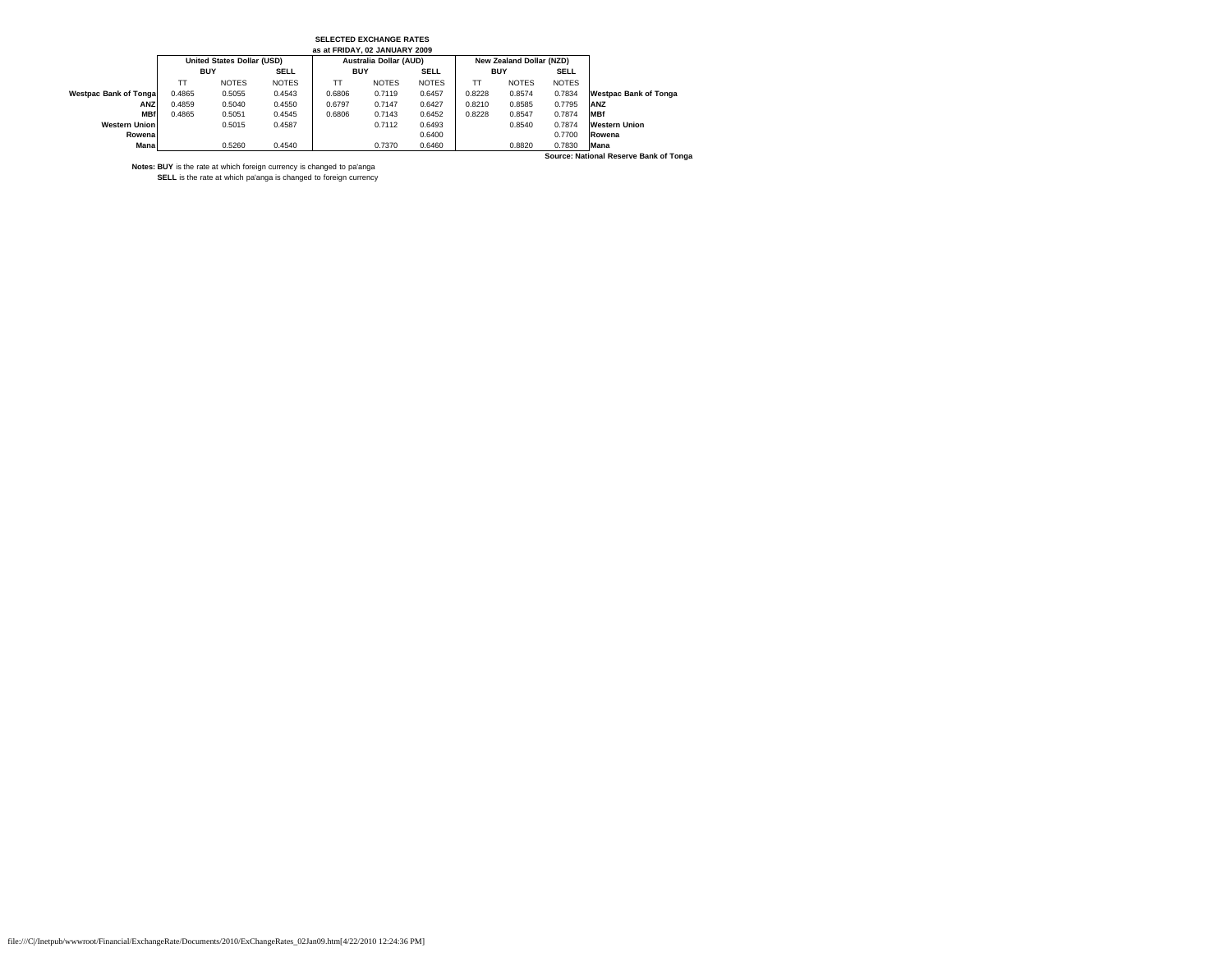| as at FRIDAY, 09 JANUARY 2009 |            |                            |              |                               |              |              |                          |              |              |                              |  |
|-------------------------------|------------|----------------------------|--------------|-------------------------------|--------------|--------------|--------------------------|--------------|--------------|------------------------------|--|
|                               |            | United States Dollar (USD) |              | <b>Australia Dollar (AUD)</b> |              |              | New Zealand Dollar (NZD) |              |              |                              |  |
|                               | <b>BUY</b> |                            | <b>SELL</b>  | <b>BUY</b>                    |              | <b>SELL</b>  | <b>BUY</b>               |              | <b>SELL</b>  |                              |  |
|                               | TТ         | <b>NOTES</b>               | <b>NOTES</b> | TТ                            | <b>NOTES</b> | <b>NOTES</b> | TТ                       | <b>NOTES</b> | <b>NOTES</b> |                              |  |
| <b>Westpac Bank of Tonga</b>  | 0.4903     | 0.5094                     | 0.4578       | 0.6780                        | 0.7092       | 0.6433       | 0.8072                   | 0.8411       | 0.7685       | <b>Westpac Bank of Tonga</b> |  |
| ANZ                           | 0.4895     | 0.5076                     | 0.4586       | 0.6768                        | 0.7118       | 0.6398       | 0.8068                   | 0.8443       | 0.7653       | ANZ                          |  |
| <b>MBf</b>                    | 0.4903     | 0.5102                     | 0.4587       | 0.6780                        | 0.7092       | 0.6452       | 0.8072                   | 0.8403       | 0.7692       | <b>MBf</b>                   |  |
| <b>Western Union</b>          |            | 0.5050                     | 0.4629       |                               | 0.7082       | 0.6451       |                          | 0.8403       | 0.7752       | <b>Western Union</b>         |  |
| Rowena                        |            |                            |              |                               |              | 0.6200       |                          |              | 0.7600       | Rowena                       |  |
| Melie Mei Langi               |            | 0.5155                     | 0.4587       |                               | 0.7194       | 0.6452       |                          | 0.8621       | 0.7692       | Melie Mei Langi              |  |
| MoneyGram                     |            | 0.4945                     | 0.4604       |                               | 0.7128       | 0.6392       |                          | 0.8719       | 0.7704       | <b>MoneyGram</b>             |  |

**Source: National Reserve Bank of Tonga**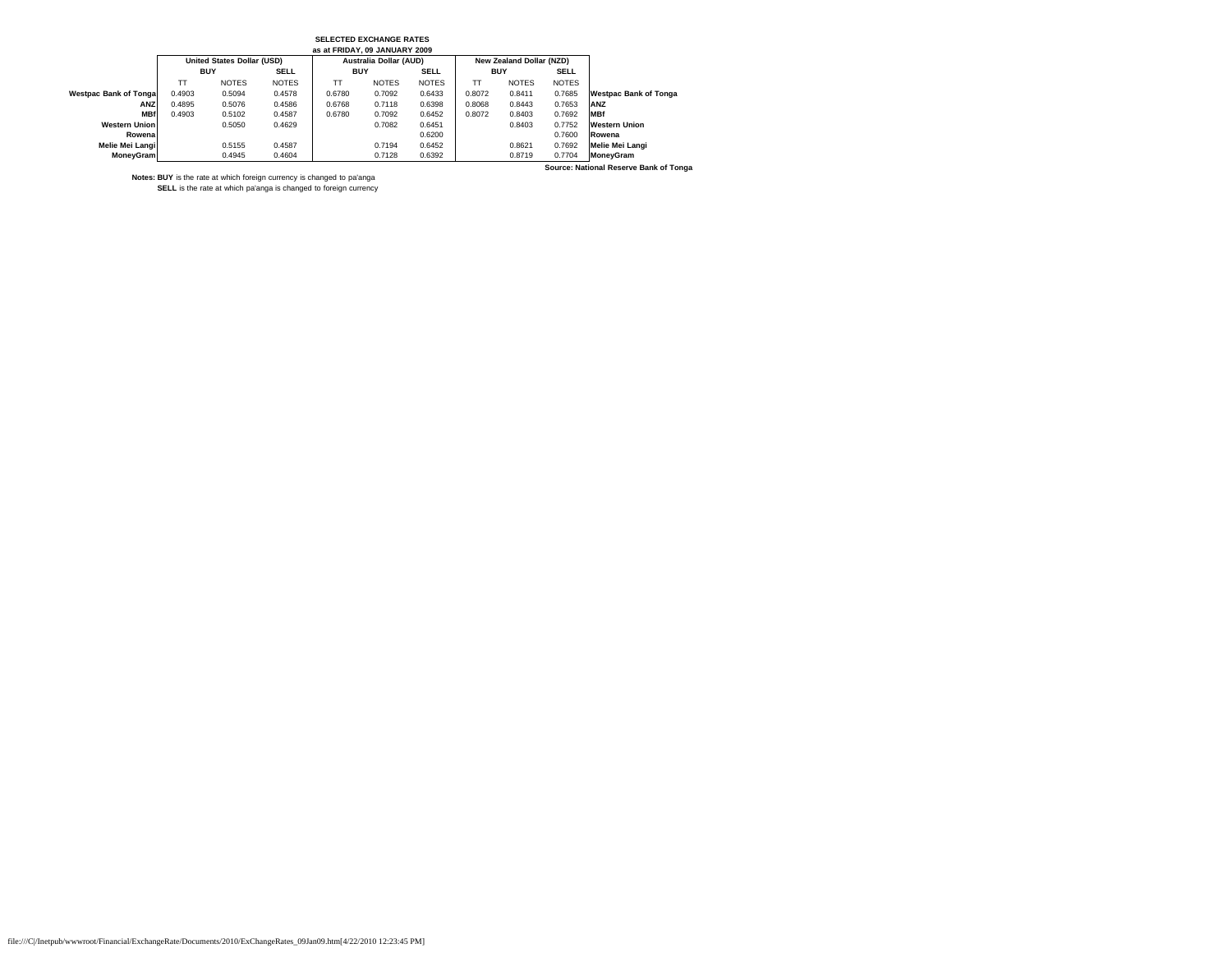|                                        |            |                            |              | as at FRIDAY, 16 JANUARY 2009 |                        |              |            |                          |              |                              |
|----------------------------------------|------------|----------------------------|--------------|-------------------------------|------------------------|--------------|------------|--------------------------|--------------|------------------------------|
|                                        |            | United States Dollar (USD) |              |                               | Australia Dollar (AUD) |              |            | New Zealand Dollar (NZD) |              |                              |
|                                        | <b>BUY</b> |                            | <b>SELL</b>  | <b>BUY</b>                    |                        | <b>SELL</b>  | <b>BUY</b> |                          | <b>SELL</b>  |                              |
|                                        | TT         | <b>NOTES</b>               | <b>NOTES</b> | TT                            | <b>NOTES</b>           | <b>NOTES</b> | TТ         | <b>NOTES</b>             | <b>NOTES</b> |                              |
| <b>Westpac Bank of Tongal</b>          | 0.4695     | 0.4878                     | 0.4384       | 0.6948                        | 0.7267                 | 0.6592       | 0.8549     | 0.8908                   | 0.8140       | <b>Westpac Bank of Tonga</b> |
| ANZ                                    | 0.4694     | 0.4875                     | 0.4385       | 0.6893                        | 0.7243                 | 0.6523       | 0.8500     | 0.8875                   | 0.8085       | <b>ANZ</b>                   |
| <b>MBf</b>                             | 0.4695     | 0.4878                     | 0.4386       | 0.6948                        | 0.7246                 | 0.6579       | 0.8549     | 0.8929                   | 0.8130       | <b>MBf</b>                   |
| <b>Western Union</b>                   |            | 0.4849                     | 0.4428       |                               | 0.7204                 | 0.6579       |            | 0.8833                   | 0.8196       | <b>Western Union</b>         |
| Rowena                                 |            |                            |              |                               |                        | 0.6400       |            |                          | 0.7600       | Rowena                       |
| Melie Mei Langi                        |            | 0.4926                     | 0.4386       |                               | 0.7407                 | 0.6623       |            | 0.9091                   | 0.8130       | Melie Mei Langi              |
| Mana                                   |            | 0.5080                     | 0.4380       |                               | 0.7520                 | 0.6590       |            | 0.9160                   | 0.8140       | <b>Mana</b>                  |
| MoneyGram                              |            | 0.4760                     | 0.4432       |                               | 0.7410                 | 0.6645       |            | 0.9177                   | 0.8109       | MoneyGram                    |
| Source: National Reserve Bank of Tonga |            |                            |              |                               |                        |              |            |                          |              |                              |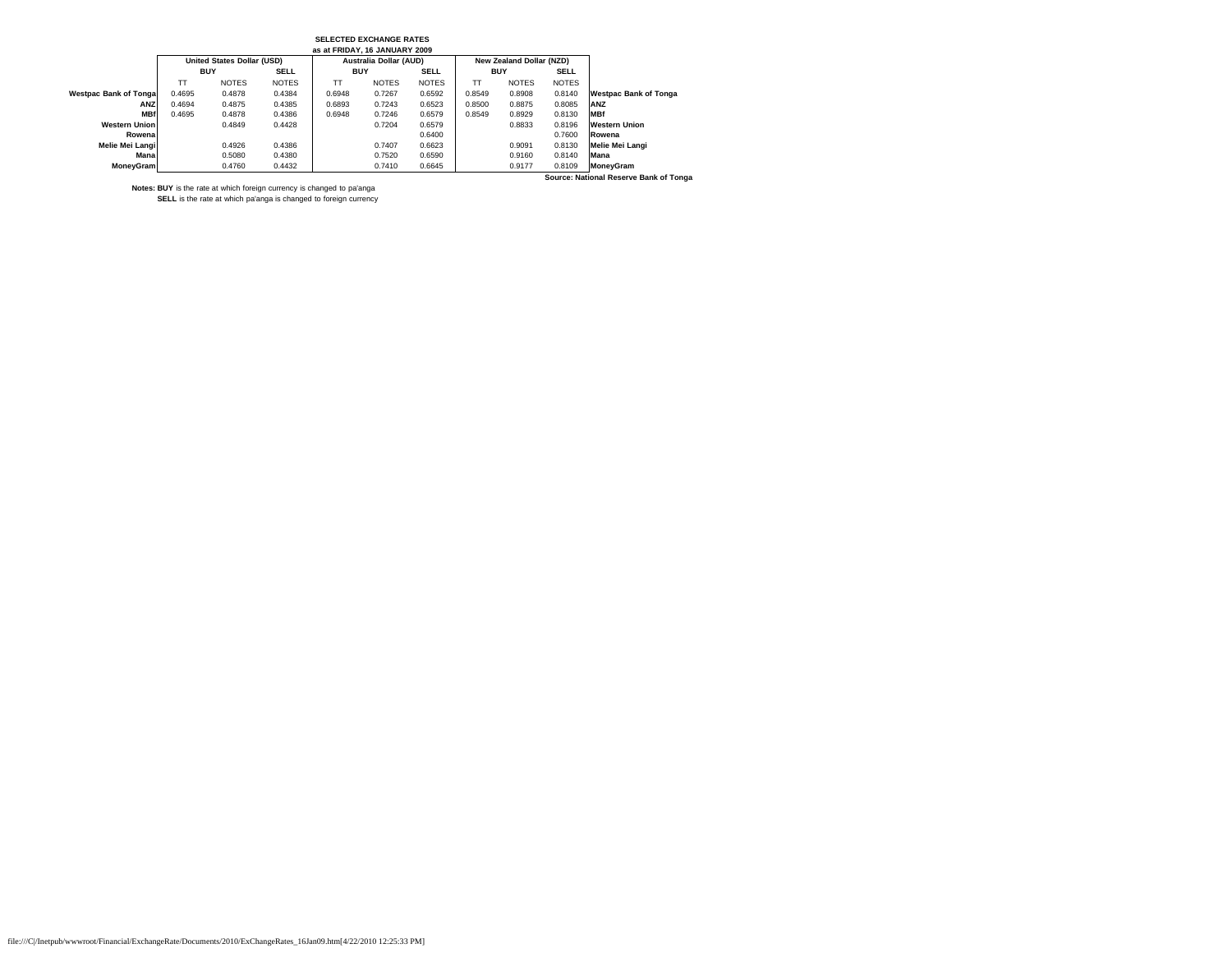|                                        |            |                            |              | as at FRIDAY, 23 JANUARY 2009 |                        |              |            |                          |              |                              |
|----------------------------------------|------------|----------------------------|--------------|-------------------------------|------------------------|--------------|------------|--------------------------|--------------|------------------------------|
|                                        |            | United States Dollar (USD) |              |                               | Australia Dollar (AUD) |              |            | New Zealand Dollar (NZD) |              |                              |
|                                        | <b>BUY</b> |                            | <b>SELL</b>  | <b>BUY</b>                    |                        | <b>SELL</b>  | <b>BUY</b> |                          | <b>SELL</b>  |                              |
|                                        | TΤ         | <b>NOTES</b>               | <b>NOTES</b> | тт                            | <b>NOTES</b>           | <b>NOTES</b> | TT         | <b>NOTES</b>             | <b>NOTES</b> |                              |
| <b>Westpac Bank of Tonga</b>           | 0.4683     | 0.4865                     | 0.4372       | 0.6982                        | 0.7303                 | 0.6624       | 0.8639     | 0.9002                   | 0.8225       | <b>Westpac Bank of Tonga</b> |
| ANZ                                    | 0.4682     | 0.4863                     | 0.4373       | 0.6977                        | 0.7327                 | 0.6607       | 0.8650     | 0.9025                   | 0.8235       | ANZ                          |
| <b>MBf</b>                             | 0.4683     | 0.4854                     | 0.4367       | 0.6982                        | 0.7299                 | 0.6623       | 0.8639     | 0.9009                   | 0.8197       | <b>MBf</b>                   |
| <b>Western Union</b>                   |            | 0.4838                     | 0.4424       |                               | 0.7288                 | 0.6667       |            | 0.8976                   | 0.8333       | <b>Western Union</b>         |
| Rowena                                 |            |                            |              |                               |                        | 0.6600       |            |                          | 0.8000       | Rowena                       |
| Melie Mei Langi                        |            | 0.4926                     | 0.4386       |                               | 0.7463                 | 0.6667       |            | 0.9174                   | 0.8264       | Melie Mei Langi              |
| Mana                                   |            | 0.5070                     | 0.4370       |                               | 0.7550                 | 0.6640       |            | 0.9250                   | 0.8230       | <b>Mana</b>                  |
| MoneyGram                              |            | 0.4706                     | 0.4381       |                               | 0.7308                 | 0.6554       |            | 0.9206                   | 0.8135       | MoneyGram                    |
| Source: National Reserve Bank of Tonga |            |                            |              |                               |                        |              |            |                          |              |                              |